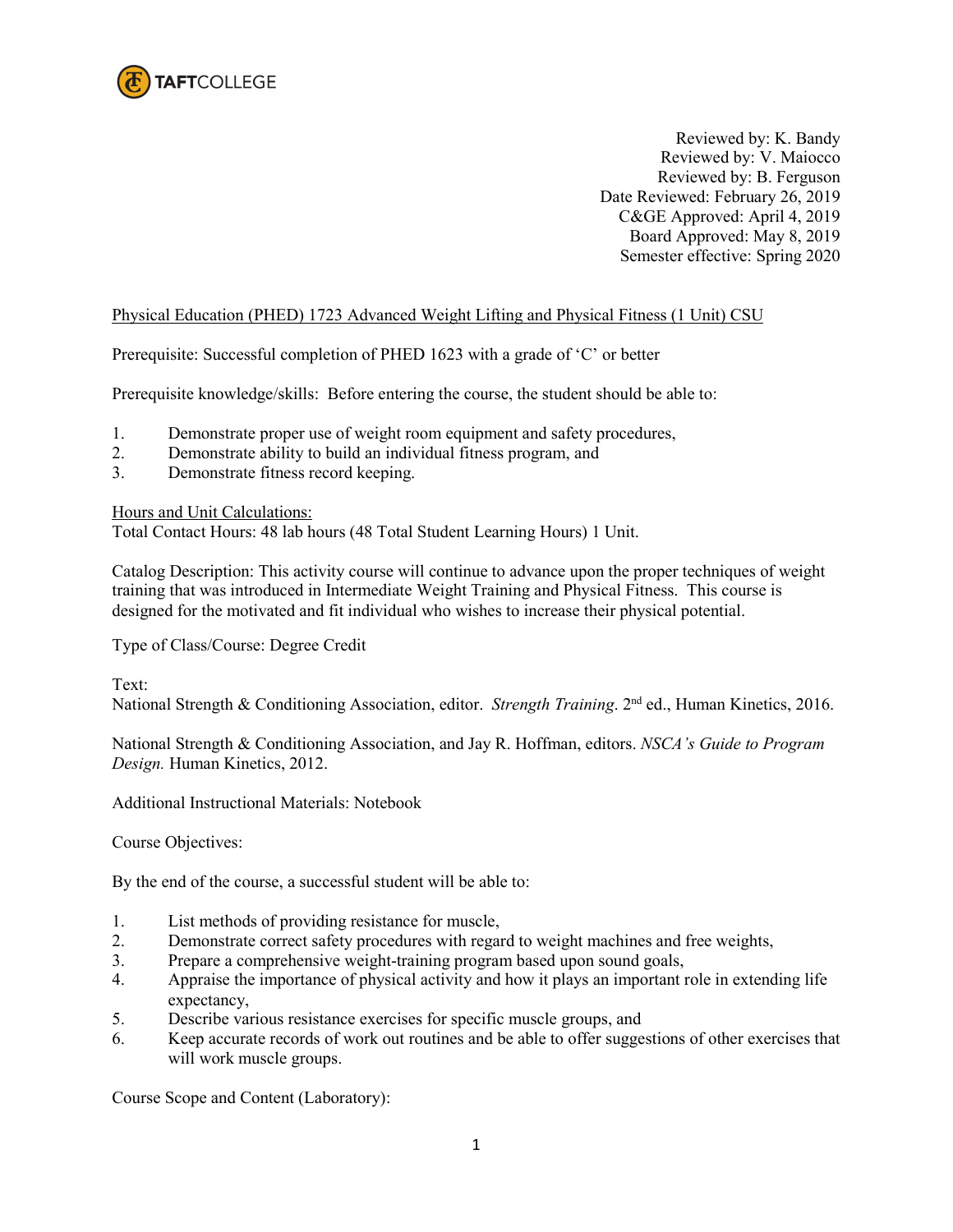

| Unit I   | Introduction, Overview of Course, Expectations, Weight Room Procedures<br>Safety procedures<br>А.<br>Use of equipment and introduction of new equipment<br>B.<br>Warm-up and cool-down techniques<br>$C$ . |  |  |
|----------|------------------------------------------------------------------------------------------------------------------------------------------------------------------------------------------------------------|--|--|
| Unit II  | Stretching, Weight Training<br>Stretching techniques<br>А.                                                                                                                                                 |  |  |
|          | Techniques for improving: power, endurance, strength<br>B.                                                                                                                                                 |  |  |
|          | Different techniques for training, <i>i.e.</i> isometric, plyometric, isotonic<br>$C$ .                                                                                                                    |  |  |
| Unit III | Cardiovascular Exercise                                                                                                                                                                                    |  |  |
|          | <b>Elliptical Machine</b><br>А.                                                                                                                                                                            |  |  |
|          | Treadmill<br>B.                                                                                                                                                                                            |  |  |
|          | $C_{\cdot}$<br><b>Stationary Bicycle</b>                                                                                                                                                                   |  |  |
|          | Walking / Jogging<br>D.                                                                                                                                                                                    |  |  |
| Unit IV  | Developing a personalized program for an advanced student<br>Muscular fitness assessment<br>$A_{\cdot}$                                                                                                    |  |  |

- B. Proper exercise prescription and goal setting<br>C. Program evaluation
- Program evaluation

Learning Activities Required Outside of Class:

The students in this class will spend a minimum of 1 hour per week outside of the regular class time doing the following:

- 1. Skill practice and<br>2. Maintain a workow
- Maintain a workout log-book.

Methods of Instruction:

- 1. Oral Instruction<br>2. Demonstration
- **Demonstration**
- 3. Mediated Learning

Methods of Evaluation:

- 1. Skill demonstrations, including:
	- a. Performance exams,
	- b. Skill improvement, and
	- c. Safe weight lifting technique

Supplemental Data:

| TOP Code: | 083500: Physical Education |
|-----------|----------------------------|
|           |                            |
|           |                            |